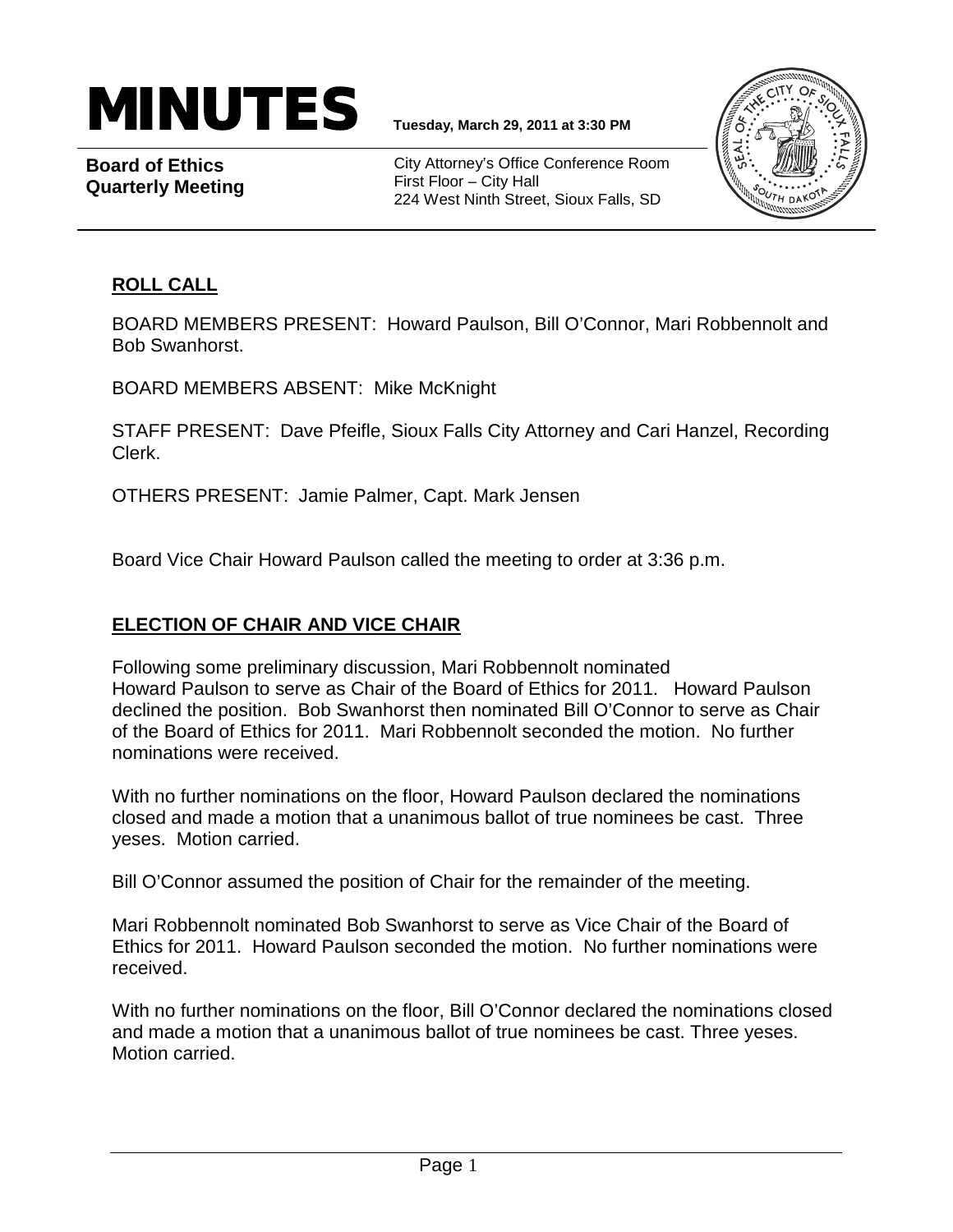## **APPROVAL OF MINUTES**

A motion was made by Howard Paulson and seconded by Bob Swanhorst to approve the minutes from the Special Meeting December 16, 2010. Motion carried.

#### **APPROVAL OF 2010 ANNUAL REPORT**

A motion was made by Mari Robbennolt and seconded by Howard Paulson to approve the 2010 Annual Report. Four Yeses. Motion carried.

## **BUSINESS OR ISSUES BROUGHT BEFORE THE BOARD**

1. Dave Pfeifle introduced Captain Mark Jensen of the Sioux Falls Police Department and explained that Capt. Jensen would be willing to serve as the Board's investigator pursuant to the requirements of Section 12 ½ -12 of the Revised Ordinances of Sioux Falls, SD.

2. Executive session to discuss personnel matter pursuant to SDCL 1-25-2(1) and consulting with legal counsel pursuant to SDCL 1-25-2(3).

Bob Swanhorst made a motion to go into closed session to discuss counsel's legal advice. Mari Robbennolt seconded the motion. Four Yeses. Motion carried. The Board went into closed session at 3:44 p.m.

Bob Swanhorst made a motion to come out of closed session. Mari Robbennolt seconded the motion. Four Yeses. Motion carried. The Board came out of closed session at 4:27 p.m.

A motion was made by Bob Swanhorst and seconded by Mari Robbennolt to authorize the Board's legal advisor, David Pfeifle, to proceed in the manner discussed in executive session by authorizing him to draft the letter discussed and authorizing the Board Chair to sign the letter as drafted on behalf of the Board. Three Yeses. One No. Motion carried.

#### **NEXT MEETING**

The Board discussed holding its next quarterly meeting at the end of June, 2011 unless a matter were to come to the Board that would require meeting prior to that time. No specific date for the next meeting was scheduled.

#### **ADJOURNMENT**

A motion was made by Bob Swanhorst and seconded by Mari Robbennolt to adjourn. Motion carried. Meeting adjourned at 4:33 p.m.